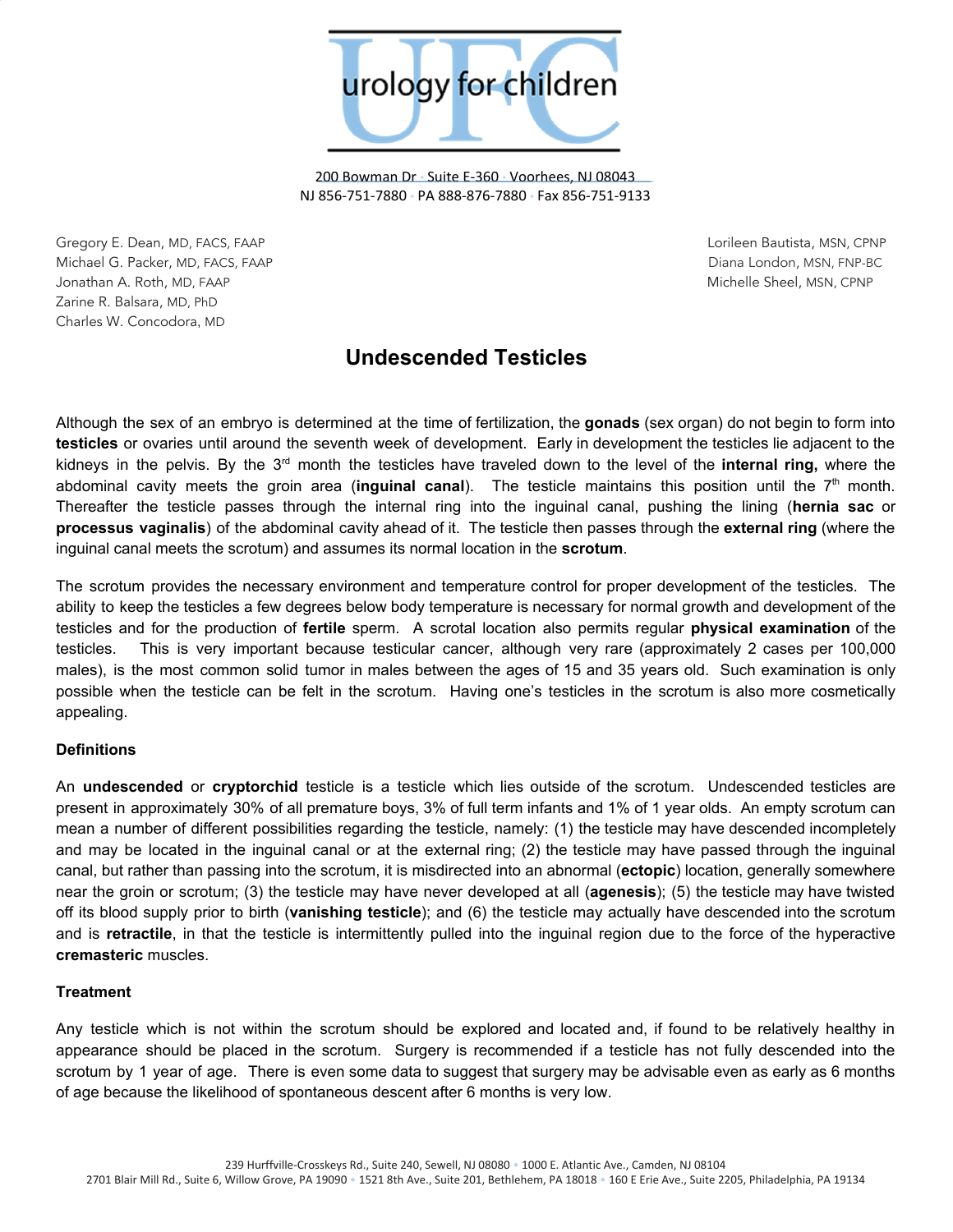

200 Bowman Dr • Suite E-360 • Voorhees, NJ 08043 NJ 856-751-7880 • PA 888-876-7880 • Fax 856-751-9133

Recent literature suggests that retractile testes that spend the majority of time in the inguinal position are at the same risk for germ cell injury as are undescended testes. We may have the family monitor to see if at random times the testes are up or down. If they report that they are up the majority of the time, we may also recommend surgery.

When the testicle can be felt (palpated) in the inguinal canal or superficial inguinal pouch, surgery (**orchiopexy**) is performed through a small incision in a skin crease in the groin area. Orchidopexy involves freeing up the testicle's blood vessels and vas deferens (**spermatic cord**) to achieve adequate length to place the testicle in the scrotum. Almost always a **hernia sac** is present as well, and this is repaired as part of the procedure. A second smaller incision is then made in the scrotum to make a pouch for the testicle to reside in.

If the undescended testicle appears abnormal or appears badly damaged, it will be removed (**orchiectomy**). The opposite testicle will then be "fixed" into its scrotal position through a separate small scrotal incision. This is designed to prevent the remaining testicle from twisting (**torsion**) which could result in loss of the single remaining testicle.

If the testicle cannot be felt, **laparoscopy** may be performed prior to making any formal incisions. Laparoscopy allows the surgeon to locate the testicle through a scope inserted into the abdominal cavity. Laparoscopy may reveal: (1) an absent testicle which requires no further treatment or exploration; (2) an abnormal testicle which needs to be removed; and (3) a testicle which can either be brought down into the scrotum in one or two separate operations. If only one procedure appears necessary, it will be done in the standard fashion described above under the same anesthesia without waking your child up. If two operations are advisable then the blood vessels to the testicle will be clipped and divided through the laparoscope, and the second stage will be performed approximately 6 months later in standard fashion.

Potential complications of surgery include: (1) bleeding, (2) infection, and (3) unusual pain. Late complications may include a retracted testicle or atrophy of the testicle.

## **Post-Operative Care & Follow-Up**

Your child may experience some pain or discomfort following surgery. Surgery is performed on an ambulatory basis and only rarely requires an overnight stay. Acetaminophen (**Tylenol**) is usually sufficient to keep your child comfortable. If something stronger is needed, a prescription for **codeine** will be provided.

You should not be surprised or alarmed if there is some blood staining of the wound or dressing. You will be advised by your surgeon when your child may resume bathing or showering. Your child should be kept away from bicycles and any straddle toys for 2 weeks from the time of surgery. If your son is of school age, he needs to be excused from gym class for 2 weeks as well. Initial post-operative follow-up should be arranged for 2 weeks from the time of surgery. A 6 month visit is to be arranged as well. Thereafter follow-up will be individualized, however at a minimum a visit should be arranged around the time of puberty to reassess testicular location and growth.

### **Future Considerations & Implications**

Infertility is fairly common, and in fact approximately 15% of all married couples are infertile. Fertility potential is generally impaired in children with undescended testicles. While early orchidopexy does not insure fertility, it hopefully provides an optimum environment for the testicle to achieve its fullest potential. One study found an 80% fertility rate with unilateral undescended testes.